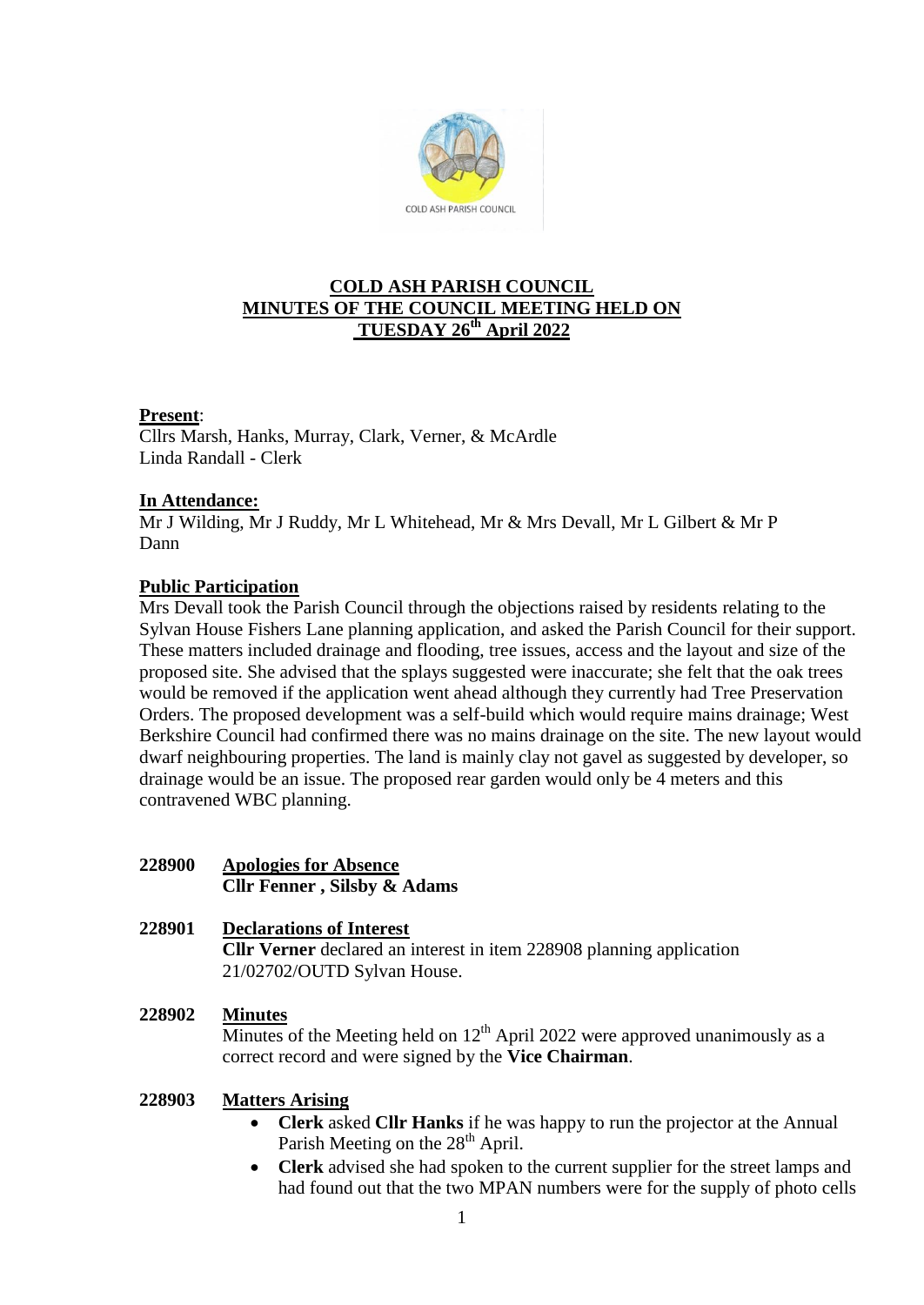which was continuous and for Dusk to Dawn supply.

 **Clerk** had discussed the request to purchase tap for the Acland Hall with the internal auditor and this was not feasible.

*It was agreed to bring planning forward on the agenda.*

### **228908 Planning Matters**

# **Planning Applications**

**a)**

*Cllr Verner had declared an interest in the following application and took no part in discussions*

**21/02702/OUTD AMENDED PLANS** Sylvan House Fishers Lane *-Outline Application for serviced self-build plot at land adjacent to Sylvan House, Fishers Lane, Cold Ash. Matters to be considered: Access and Layout.* **OBJECTION – UNANIMOUS**

- **Concerns about damage to, or destruction of, the Oak Trees bordering Fishers Lane. The Parish Council agree with Tree Officer's comments, and note that the proposal goes against core strategy CS18**
- **Cold Ash Parish Council is concerned with drainage issues and agree with the report received from West Berkshire Council's Senior Engineer (Land Drainage).**
- **Cold Ash Parish Council has concerns over safe access onto Fishers Lane, and awaits Highway Officer's findings**
- **Cold Ash Parish Council believes that the scale of proposed development and raised elevations does not fit with surrounding properties.**

**22/00744/HOUSE** Pontecums Fishers Lane -*Replacement garage, single storey side extension loft conversion with dormer* **NO OBJECTION - UNANIMOUS**

**22/00816/PASOL** Frontier Agriculture Ltd Red Shute Mill *- Application to determine if prior approval is required for a proposed: Installation, Alteration or Replacement of other Solar Photovoltaics (PV) equipment on the Roofs of Non-domestic Buildings: Proposed 252.954kWp roof mounted solar panels.***NO OBJECTION - NANIMOUS**

**21/01452/FULEXT AMENDED PLANS** Land south of Waller Drive, Manor Park, Newbury - Full planning application for the redevelopment of the site for 70 dwellings (Use Class C3), public open space, play space, drainage, parking and associated access, infrastructure, landscape, ancillary and site preparation works, including demolition of existing structures and removal of existing hard standing. *Previous Parish Council Comments - NO OBJECTION to development. OBJECTION-UNANIMOUS to access. . Parish Council request Highways to re look at access Objections 9.11.21 No Objection to development in principle on this site. However we object to the amended plans for the following:-*

- *Removal of Play Area*
- *Cold Ash Parish Council object to the capping of the contaminated waste. Cold Ash Parish Council request full removal of this waste.*
- *On further consideration soft landscaping and screening on the northern boundary with* 
	- *Waller Drive, we believe, would be beneficial*